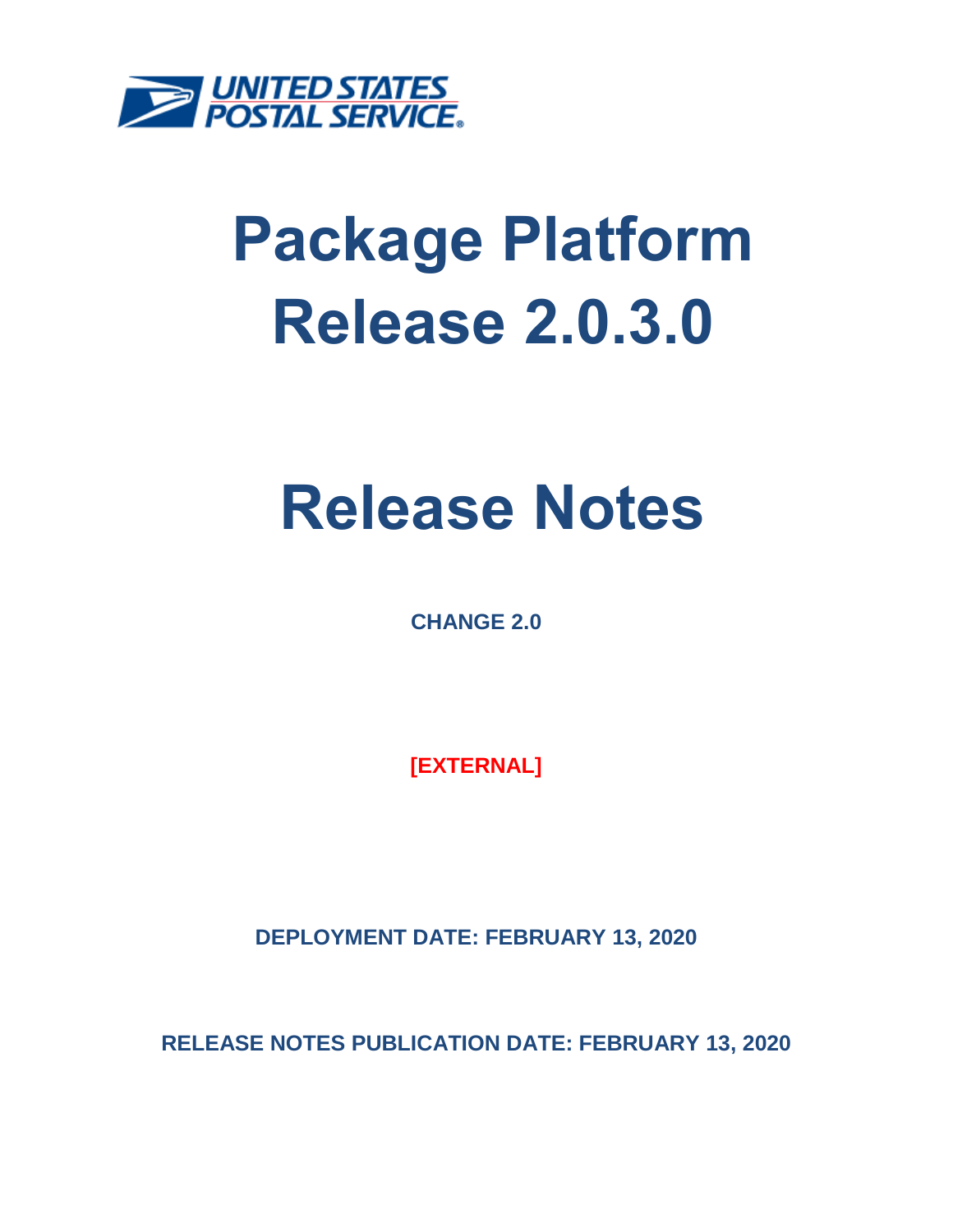The following trademarks are owned by the United States Postal Service:

*ACS®, CASS™, CASS Certified™, Certified Mail™, DMM®, eVS®, FAST®, First-Class™, First-Class Mail®, Full-Service ACS™, IM®, IMb™, IMb Tracing™, Intelligent Mail®, OneCode ACS®, OneCode Solution®, PLANET Code®, 1 ®, POSTNET™, Postage Statement Wizard®, Postal Service™, Priority Mail®, Registered Mail™, RIBBS™, Standard Mail®, The Postal Service®, United States Postal Service®, USPS®, USPS.COM®, ZIP®, ZIP Code™, ZIP + 4 ® and ZIP+4™. This is not a complete list of all Postal trademarks.*

Idealliance® Mail.XML ™and Mail.dat™ are registered trademarks of the International Digital Enterprise Alliance, Inc.

Sun™, Sun Microsystems™, and Java™ are trademarks or registered trademarks of Oracle® Corporation.

Microsoft™, Microsoft Windows®, and Microsoft Internet Explorer® are registered trademarks of Microsoft Corporation.

All other trademarks used are the property of their respective owners.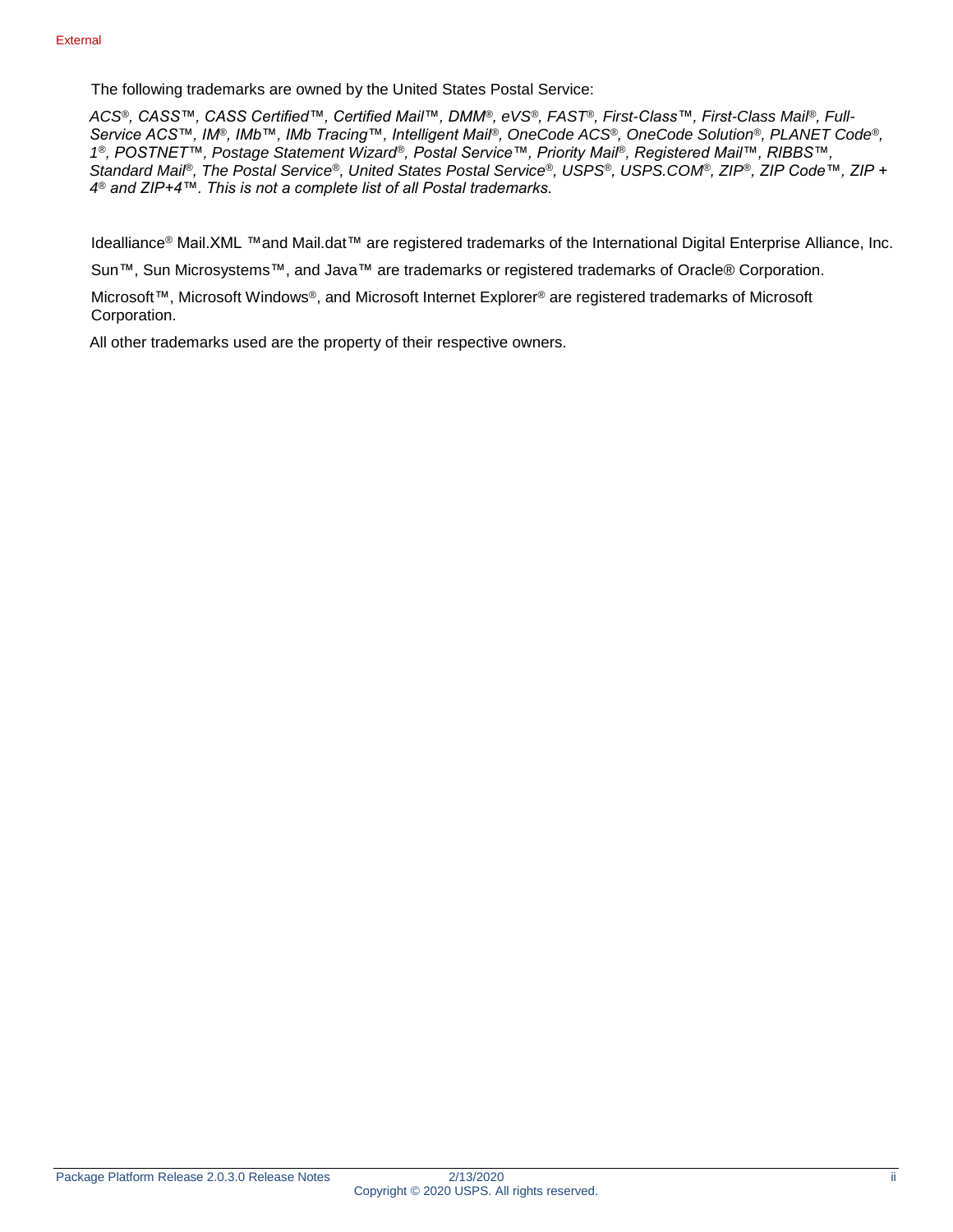## **TABLE OF CONTENTS**

#### **INDEX**

**NOTE**: In general, index entries are identified by their ALM Requirement ID and/or ALM Item ID, with references as shown below. Where two numbers are shown, the requirement number is indicated by "-R".

| Application                | <b>Identifier</b><br><b>Suffix</b><br>(''.X") |
|----------------------------|-----------------------------------------------|
| <b>Platform</b><br>Package | D١٠<br>ALM<br>Item<br>numbers                 |

959-PI .................... 1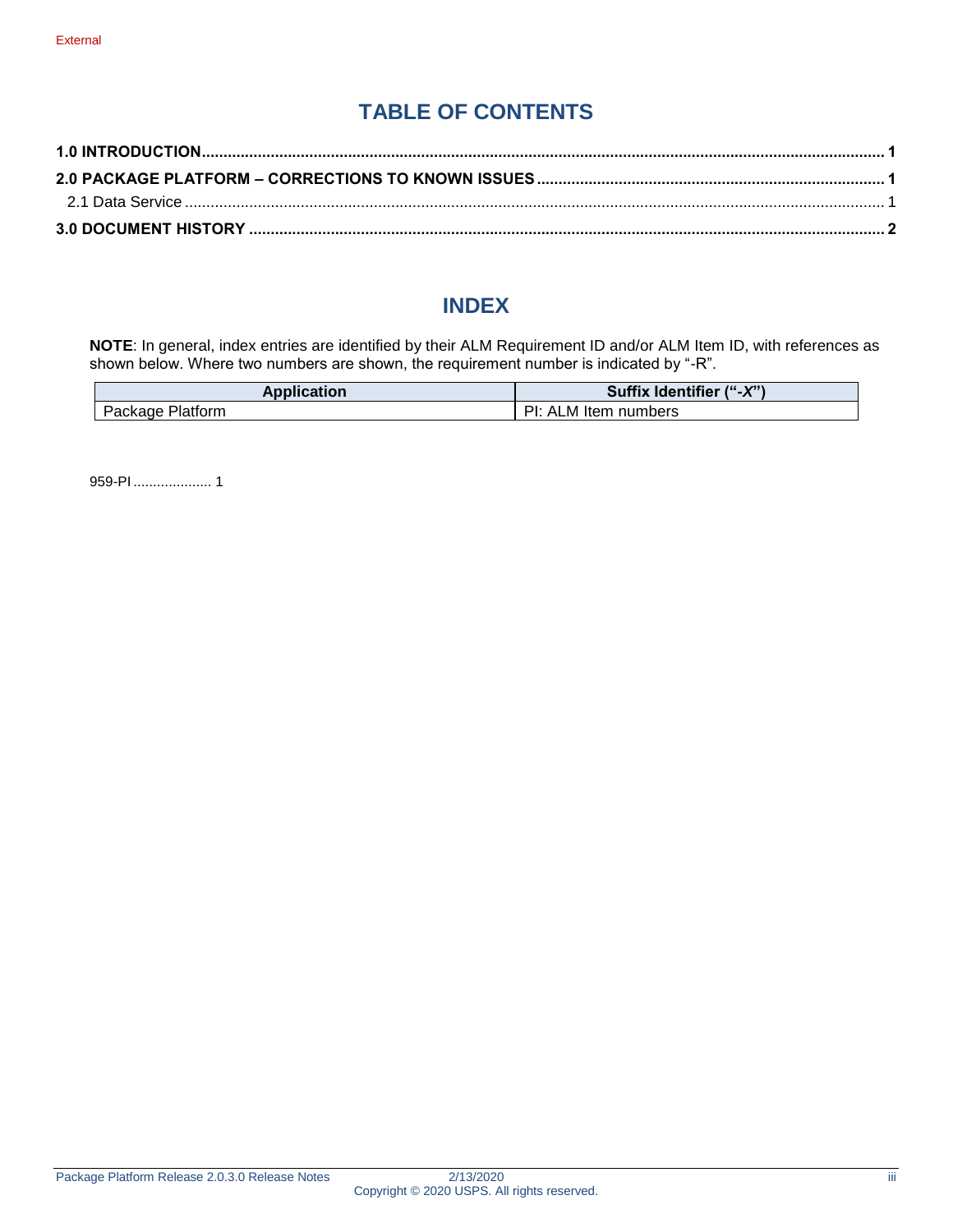#### <span id="page-3-0"></span>**1.0 Introduction**

On Thursday, February 13, 2020, the United States Postal Service implemented the following software change:

• Package Platform Release 2.0.3.0

These Release Notes provide the contents of the release and affected subsystems.

The section titled *Corrections to Known Issues* is derived from External Trouble Reports (ETRs) and Engineering Change Requests (ECRs) for inclusion in this release.

This document is prepared based on the knowledge available at the time of its publication and any element may be subject to change prior to publication.

### <span id="page-3-1"></span>**2.0 Package Platform – Corrections to Known Issues**

#### <span id="page-3-2"></span>**2.1 Data Service**

The Package Platform Data Service logic was updated to improve the performance of the query for duplicate packages. 959-PI